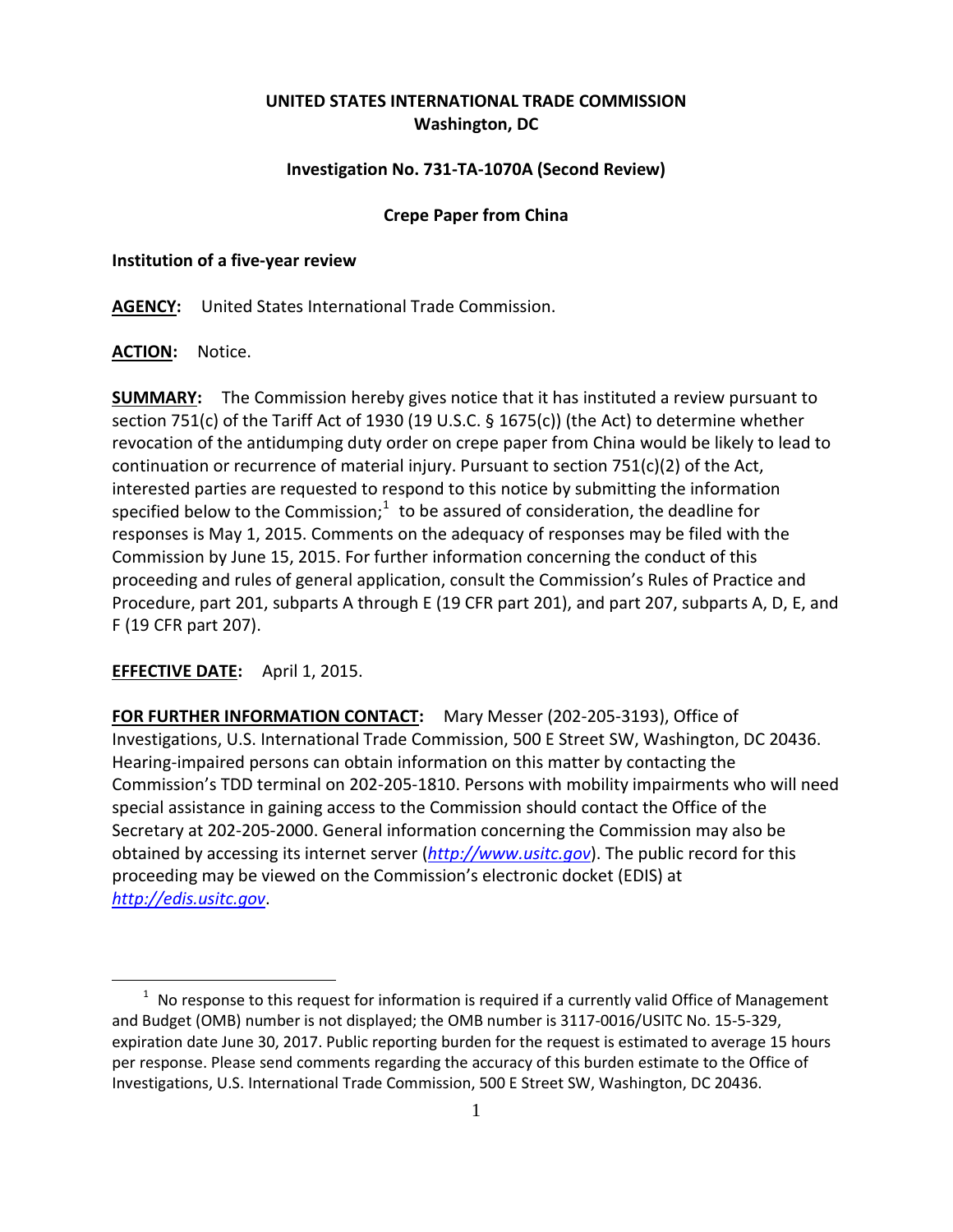## **SUPPLEMENTARY INFORMATION:**

**Background.**-- On January 25, 2005, the Department of Commerce issued an antidumping duty order on imports of certain crepe paper products from China (70 FR 3509). Following first five-year reviews by Commerce and the Commission, effective May 13, 2010, Commerce issued a continuation of the antidumping duty order on imports of crepe paper from China (75 FR 26919). The Commission is now conducting a second review to determine whether revocation of the order would be likely to lead to continuation or recurrence of material injury to the domestic industry within a reasonably foreseeable time. It will assess the adequacy of interested party responses to this notice of institution to determine whether to conduct a full review or an expedited review. The Commission's determination in any expedited review will be based on the facts available, which may include information provided in response to this notice.

**Definitions.**--The following definitions apply to this review:

- (1) *Subject Merchandise* is the class or kind of merchandise that is within the scope of the five-year review, as defined by the Department of Commerce.
- (2) The *Subject Country* in this review is China.
- (3) The *Domestic Like Product* is the domestically produced product or products which are like, or in the absence of like, most similar in characteristics and uses with, the *Subject Merchandise*. In its original determination and its expedited first five-year review determination, the Commission defined the *Domestic Like Product* as crepe paper, coextensive with Commerce's scope.
- (4) The *Domestic Industry* is the U.S. producers as a whole of the *Domestic Like Product*, or those producers whose collective output of the *Domestic Like Product* constitutes a major proportion of the total domestic production of the product. In its original determination and its expedited first five-year review determination, the Commission defined the *Domestic Industry* as all domestic producers (whether integrated or converters) of crepe paper.
- (5) An *Importer* is any person or firm engaged, either directly or through a parent company or subsidiary, in importing the *Subject Merchandise* into the United States from a foreign manufacturer or through its selling agent.

**Participation in the proceeding and public service list.**--Persons, including industrial users of the *Subject Merchandise* and, if the merchandise is sold at the retail level, representative consumer organizations, wishing to participate in the proceeding as parties must file an entry of appearance with the Secretary to the Commission, as provided in section 201.11(b)(4) of the Commission's rules, no later than 21 days after publication of this notice in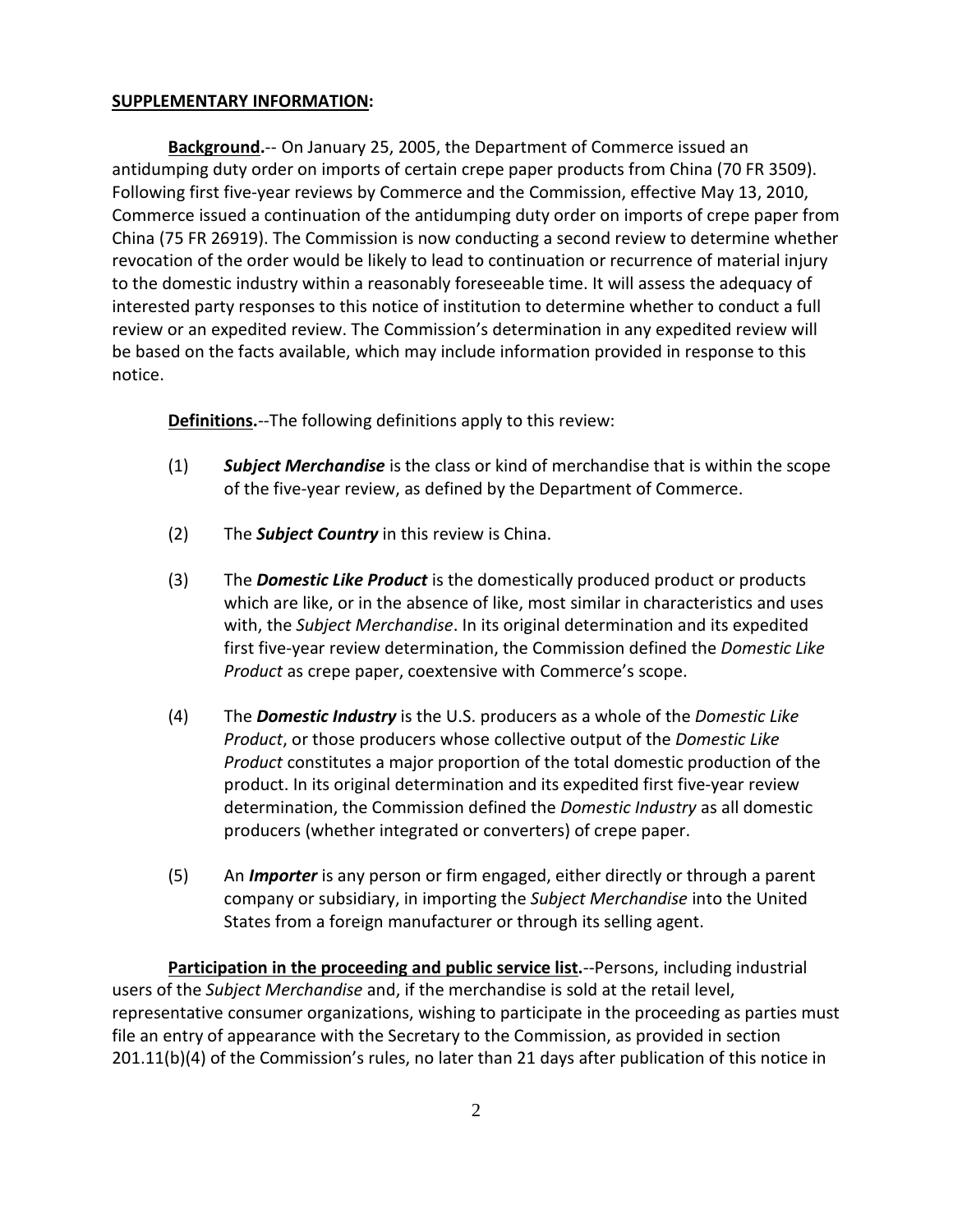the *Federal Register*. The Secretary will maintain a public service list containing the names and addresses of all persons, or their representatives, who are parties to the proceeding.

Former Commission employees who are seeking to appear in Commission five-year reviews are advised that they may appear in a review even if they participated personally and substantially in the corresponding underlying original investigation or an earlier review of the same underlying investigation. The Commission's designated agency ethics official has advised that a five-year review is not the same particular matter as the underlying original investigation, and a five-year review is not the same particular matter as an earlier review of the same underlying investigation for purposes of 18 U.S.C. § 207, the post employment statute for Federal employees, and Commission rule 201.15(b) (19 CFR § 201.15(b)), 79 FR 3246 (Jan. 17, 2014), 73 FR 24609 (May 5, 2008). Consequently, former employees are not required to seek Commission approval to appear in a review under Commission rule 19 CFR § 201.15, even if the corresponding underlying original investigation or an earlier review of the same underlying investigation was pending when they were Commission employees. For further ethics advice on this matter, contact Carol McCue Verratti, Deputy Agency Ethics Official, at 202-205-3088.

**Limited disclosure of business proprietary information (BPI) under an administrative protective order (APO) and APO service list.**--Pursuant to section 207.7(a) of the Commission's rules, the Secretary will make BPI submitted in this proceeding available to authorized applicants under the APO issued in the proceeding, provided that the application is made no later than 21 days after publication of this notice in the *Federal Register*. Authorized applicants must represent interested parties, as defined in 19 U.S.C. § 1677(9), who are parties to the proceeding. A separate service list will be maintained by the Secretary for those parties authorized to receive BPI under the APO.

**Certification.**--Pursuant to section 207.3 of the Commission's rules, any person submitting information to the Commission in connection with this proceeding must certify that the information is accurate and complete to the best of the submitter's knowledge. In making the certification, the submitter will be deemed to consent, unless otherwise specified, for the Commission, its employees, and contract personnel to use the information provided in any other reviews or investigations of the same or comparable products which the Commission conducts under Title VII of the Act, or in internal audits and investigations relating to the programs and operations of the Commission pursuant to 5 U.S.C. Appendix 3.

**Written submissions.**--Pursuant to section 207.61 of the Commission's rules, each interested party response to this notice must provide the information specified below. The deadline for filing such responses is May 1, 2015. Pursuant to section 207.62(b) of the Commission's rules, eligible parties (as specified in Commission rule 207.62(b)(1)) may also file comments concerning the adequacy of responses to the notice of institution and whether the Commission should conduct an expedited or full review. The deadline for filing such comments is June 15, 2015. All written submissions must conform with the provisions of sections 201.8 and 207.3 of the Commission's rules and any submissions that contain BPI must also conform with the requirements of sections 201.6 and 207.7 of the Commission's rules. Please be aware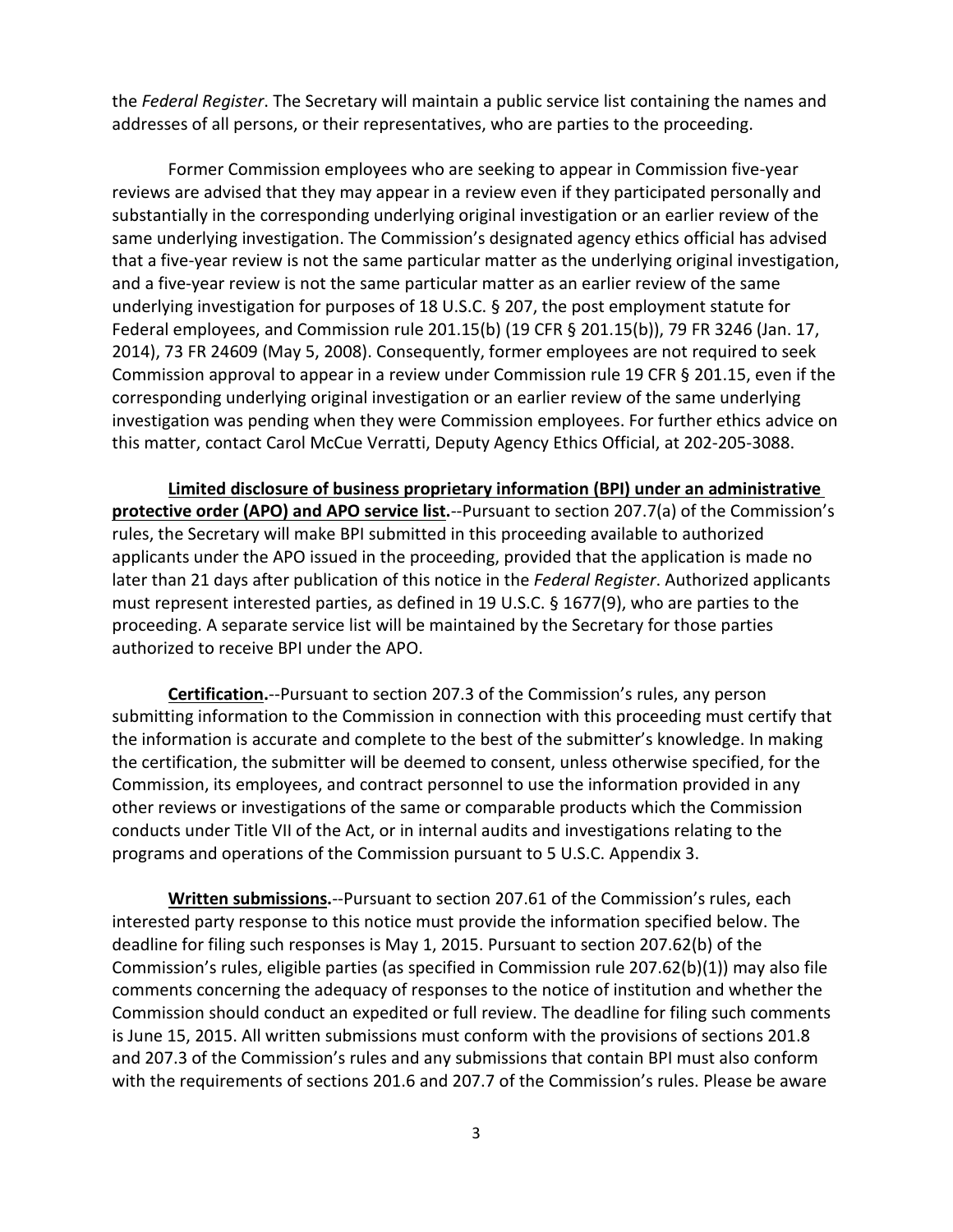that the Commission's rules with respect to filing have changed. The most recent amendments took effect on July 25, 2014. *See* 79 Fed. Reg. 35920 (June 25, 2014), and the revised Commission Handbook on E-filing, available from the Commission's website at [http://edis.usitc.gov.](http://edis.usitc.gov/) Also, in accordance with sections 201.16(c) and 207.3 of the Commission's rules, each document filed by a party to the proceeding must be served on all other parties to the proceeding (as identified by either the public or APO service list as appropriate), and a certificate of service must accompany the document (if you are not a party to the proceeding you do not need to serve your response).

**Inability to provide requested information.**--Pursuant to section 207.61(c) of the Commission's rules, any interested party that cannot furnish the information requested by this notice in the requested form and manner shall notify the Commission at the earliest possible time, provide a full explanation of why it cannot provide the requested information, and indicate alternative forms in which it can provide equivalent information. If an interested party does not provide this notification (or the Commission finds the explanation provided in the notification inadequate) and fails to provide a complete response to this notice, the Commission may take an adverse inference against the party pursuant to section 776(b) of the Act (19 U.S.C. § 1677e(b)) in making its determination in the review.

# **INFORMATION TO BE PROVIDED IN RESPONSE TO THIS NOTICE OF INSTITUTION:** As used

below, the term "firm" includes any related firms.

- (1) The name and address of your firm or entity (including World Wide Web address) and name, telephone number, fax number, and E-mail address of the certifying official.
- (2) A statement indicating whether your firm/entity is a U.S. producer of the *Domestic Like Product*, a U.S. union or worker group, a U.S. importer of the *Subject Merchandise*, a foreign producer or exporter of the *Subject Merchandise*, a U.S. or foreign trade or business association, or another interested party (including an explanation). If you are a union/worker group or trade/business association, identify the firms in which your workers are employed or which are members of your association.
- (3) A statement indicating whether your firm/entity is willing to participate in this proceeding by providing information requested by the Commission.
- (4) A statement of the likely effects of the revocation of the antidumping duty order on the *Domestic Industry* in general and/or your firm/entity specifically. In your response, please discuss the various factors specified in section 752(a) of the Act (19 U.S.C. § 1675a(a)) including the likely volume of subject imports, likely price effects of subject imports, and likely impact of imports of *Subject Merchandise* on the *Domestic Industry*.
- (5) A list of all known and currently operating U.S. producers of the *Domestic Like Product*. Identify any known related parties and the nature of the relationship as defined in section 771(4)(B) of the Act (19 U.S.C. § 1677(4)(B)).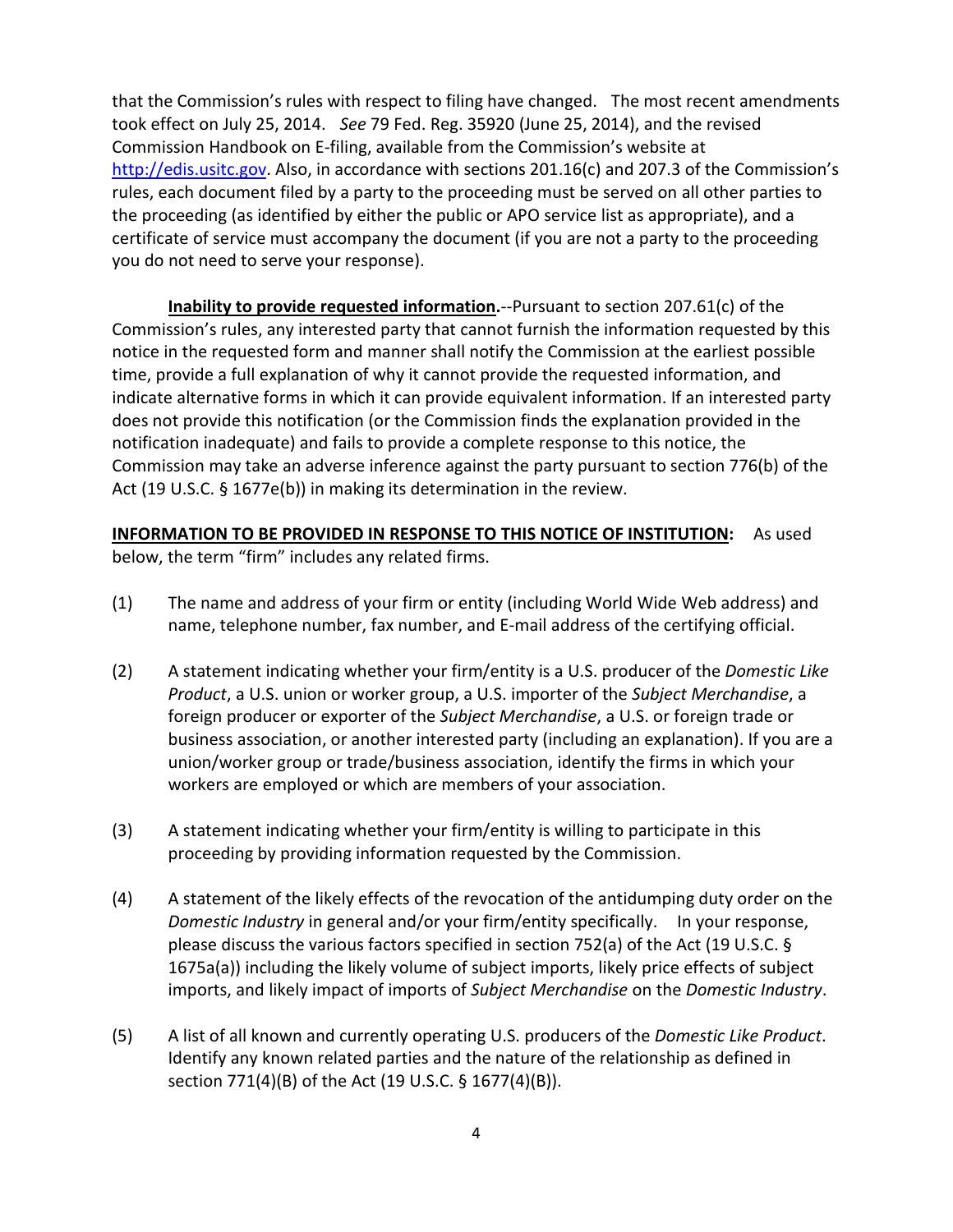- (6) A list of all known and currently operating U.S. importers of the *Subject Merchandise* and producers of the *Subject Merchandise* in the *Subject Country* that currently export or have exported *Subject Merchandise* to the United States or other countries after 2008.
- (7) A list of 3-5 leading purchasers in the U.S. market for the *Domestic Like Product* and the *Subject Merchandise* (including street address, World Wide Web address, and the name, telephone number, fax number, and E-mail address of a responsible official at each firm).
- (8) A list of known sources of information on national or regional prices for the *Domestic Like Product* or the *Subject Merchandise* in the U.S. or other markets.
- (9) If you are a U.S. producer of the *Domestic Like Product*, provide the following information on your firm's operations on that product during calendar year 2014, except as noted (report quantity data in square meters and value data in U.S. dollars, f.o.b. plant). If you are a union/worker group or trade/business association, provide the information, on an aggregate basis, for the firms in which your workers are employed/which are members of your association.
	- (a) Production (quantity) and, if known, an estimate of the percentage of total U.S. production of the *Domestic Like Product* accounted for by your firm's(s') production;
	- (b) Capacity (quantity) of your firm to produce the *Domestic Like Product* (i.e., the level of production that your establishment(s) could reasonably have expected to attain during the year, assuming normal operating conditions (using equipment and machinery in place and ready to operate), normal operating levels (hours per week/weeks per year), time for downtime, maintenance, repair, and cleanup, and a typical or representative product mix);
	- (c) the quantity and value of U.S. commercial shipments of the *Domestic Like Product* produced in your U.S. plant(s);
	- (d) the quantity and value of U.S. internal consumption/company transfers of the *Domestic Like Product* produced in your U.S. plant(s); and
	- (e) the value of (i) net sales, (ii) cost of goods sold (COGS), (iii) gross profit, (iv) selling, general and administrative (SG&A) expenses, and (v) operating income of the *Domestic Like Product* produced in your U.S. plant(s) (include both U.S. and export commercial sales, internal consumption, and company transfers) for your most recently completed fiscal year (identify the date on which your fiscal year ends).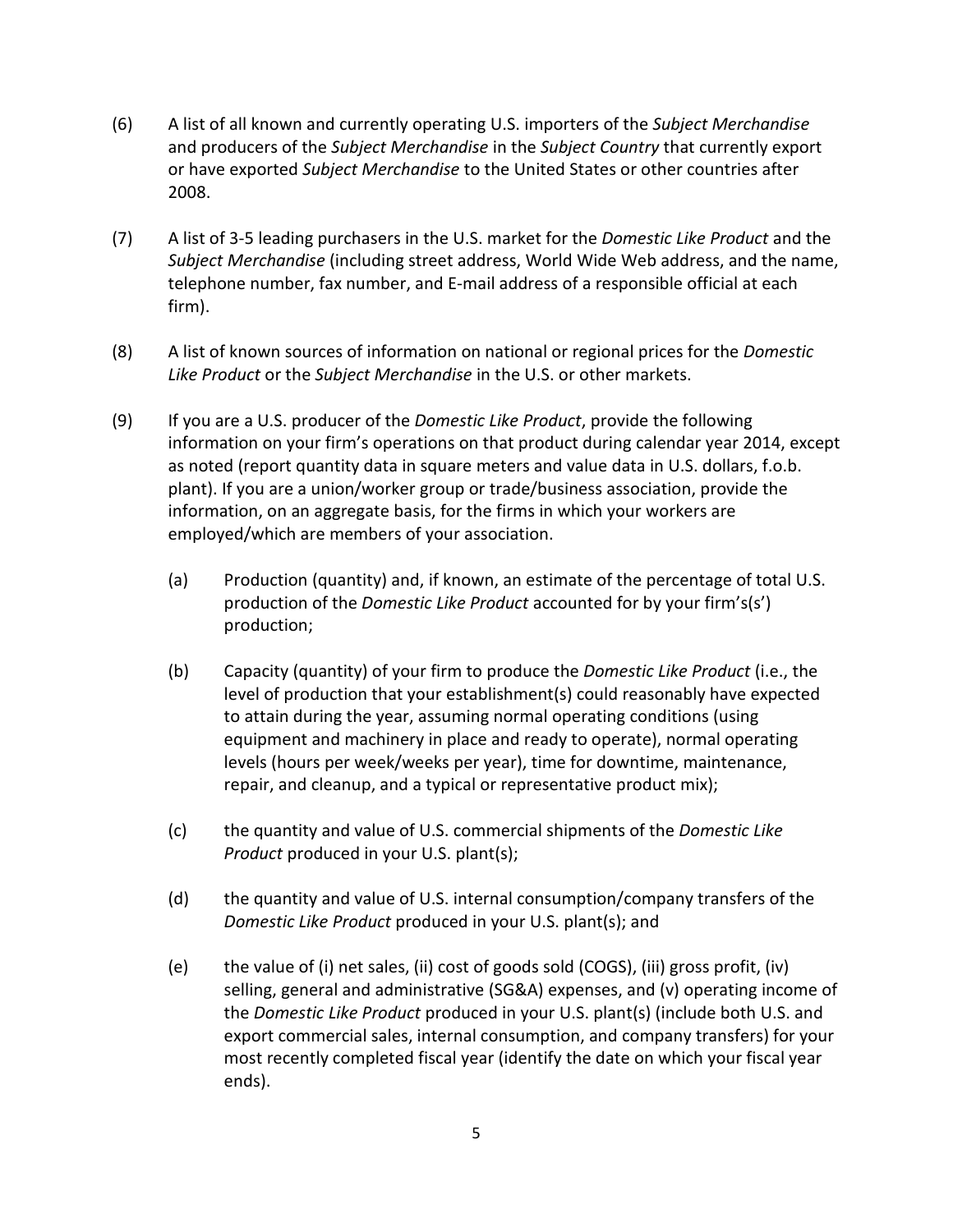- (10) If you are a U.S. importer or a trade/business association of U.S. importers of the *Subject Merchandise* from the *Subject Country*, provide the following information on your firm's(s') operations on that product during calendar year 2014 (report quantity data in square meters and value data in U.S. dollars). If you are a trade/business association, provide the information, on an aggregate basis, for the firms which are members of your association.
	- (a) The quantity and value (landed, duty-paid but not including antidumping duties) of U.S. imports and, if known, an estimate of the percentage of total U.S. imports of *Subject Merchandise* from the *Subject Country* accounted for by your firm's(s') imports;
	- (b) the quantity and value (f.o.b. U.S. port, including antidumping duties) of U.S. commercial shipments of *Subject Merchandise* imported from the *Subject Country*; and
	- (c) the quantity and value (f.o.b. U.S. port, including antidumping duties) of U.S. internal consumption/company transfers of *Subject Merchandise* imported from the *Subject Country*.
- (11) If you are a producer, an exporter, or a trade/business association of producers or exporters of the *Subject Merchandise* in the *Subject Country*, provide the following information on your firm's(s') operations on that product during calendar year 2014 (report quantity data in square meters and value data in U.S. dollars, landed and duty-paid at the U.S. port but not including antidumping duties). If you are a trade/business association, provide the information, on an aggregate basis, for the firms which are members of your association.
	- (a) Production (quantity) and, if known, an estimate of the percentage of total production of *Subject Merchandise* in the *Subject Country* accounted for by your firm's(s') production;
	- (b) Capacity (quantity) of your firm(s) to produce the *Subject Merchandise* in the *Subject Country* (i.e., the level of production that your establishment(s) could reasonably have expected to attain during the year, assuming normal operating conditions (using equipment and machinery in place and ready to operate), normal operating levels (hours per week/weeks per year), time for downtime, maintenance, repair, and cleanup, and a typical or representative product mix); and
	- (c) the quantity and value of your firm's(s') exports to the United States of *Subject Merchandise* and, if known, an estimate of the percentage of total exports to the